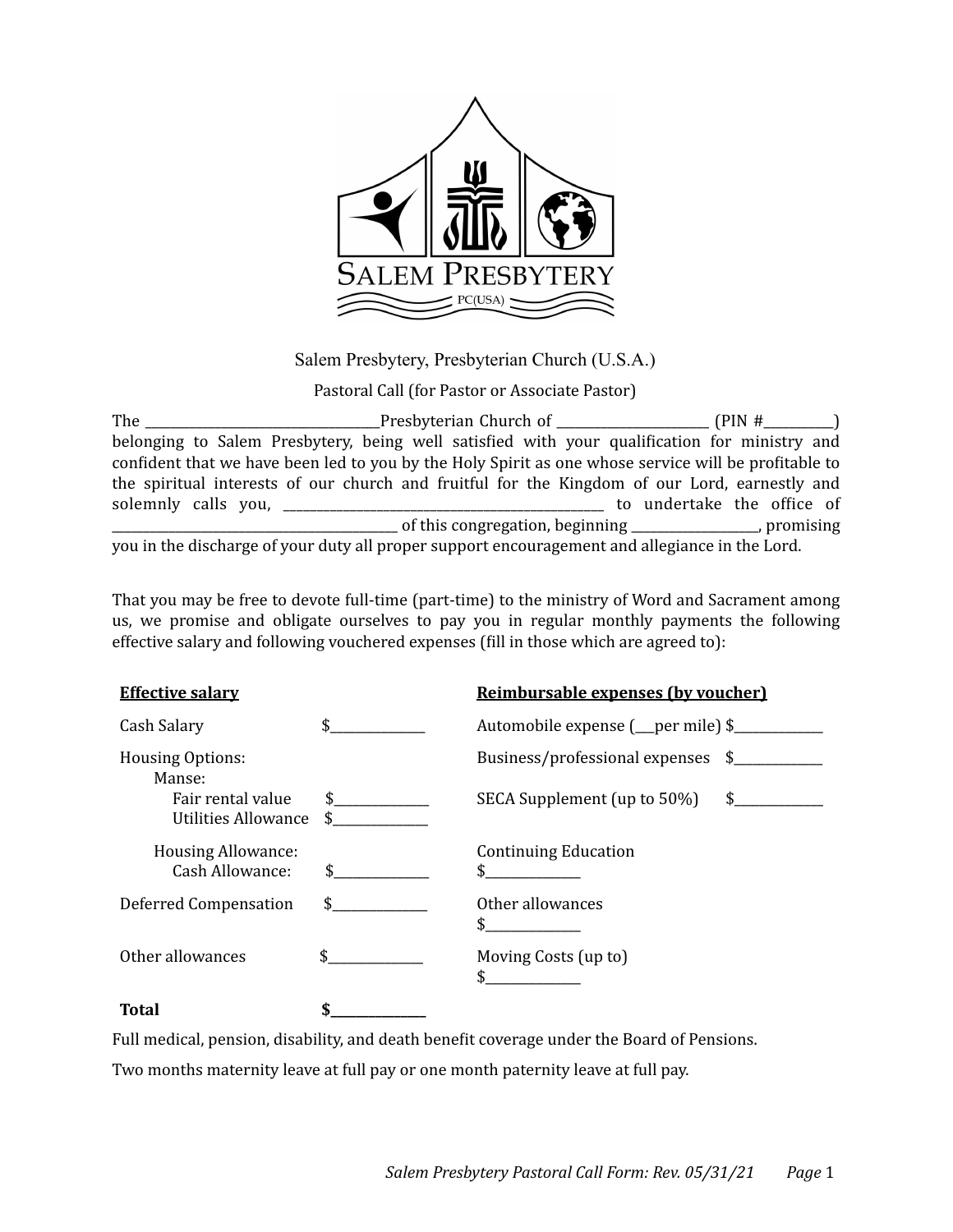| Days off per week.<br>$\begin{tabular}{cccccc} \multicolumn{2}{c}{} & \multicolumn{2}{c}{} & \multicolumn{2}{c}{} & \multicolumn{2}{c}{} & \multicolumn{2}{c}{} & \multicolumn{2}{c}{} & \multicolumn{2}{c}{} & \multicolumn{2}{c}{} & \multicolumn{2}{c}{} & \multicolumn{2}{c}{} & \multicolumn{2}{c}{} & \multicolumn{2}{c}{} & \multicolumn{2}{c}{} & \multicolumn{2}{c}{} & \multicolumn{2}{c}{} & \multicolumn{2}{c}{} & \multicolumn{2}{c}{} & \multicolumn{2}{c}{} & \multicolumn{2}{c}{} & \mult$ | Weeks Paid Vacation. | Weeks Paid Continuing |
|------------------------------------------------------------------------------------------------------------------------------------------------------------------------------------------------------------------------------------------------------------------------------------------------------------------------------------------------------------------------------------------------------------------------------------------------------------------------------------------------------------|----------------------|-----------------------|
| Education.                                                                                                                                                                                                                                                                                                                                                                                                                                                                                                 |                      |                       |

We understand that this compensation package fully meets the Minimum Salary Guidelines of Salem Presbytery.

We further promise and obligate ourselves to review with you annually the adequacy of this compensation. 

 $\perp$ Yes /  $\perp$ No In the seventh year of service, the congregation will provide for a three-month Clergy Renewal Leave (Sabbatical), continuing the salary and benefits for that period, and providing for pulpit supply in the pastor's absence.

\_\_\_\_\_\_\_\_\_\_\_\_\_\_\_\_\_\_\_\_\_\_\_\_\_\_\_\_\_\_\_\_\_\_\_ \_\_\_\_\_\_\_\_\_\_\_\_\_\_\_\_\_\_\_\_\_\_\_\_\_\_\_\_\_\_\_\_\_\_ \_\_\_\_\_\_\_\_\_\_\_\_\_\_\_\_\_\_\_\_\_\_\_\_\_\_\_\_\_\_\_\_\_\_ 

\_\_\_\_\_\_\_\_\_\_\_\_\_\_\_\_\_\_\_\_\_\_\_\_\_\_\_\_\_\_\_\_\_\_\_ \_\_\_\_\_\_\_\_\_\_\_\_\_\_\_\_\_\_\_\_\_\_\_\_\_\_\_\_\_\_\_\_\_\_ \_\_\_\_\_\_\_\_\_\_\_\_\_\_\_\_\_\_\_\_\_\_\_\_\_\_\_\_\_\_\_\_\_\_ 

| In testimony whereof we have subscribed our names this | day of |  |
|--------------------------------------------------------|--------|--|
|--------------------------------------------------------|--------|--|

Having moderated the congregational meeting which extended this call for ministerial services, I do certify that the call has been made in all respect according to the rules laid down in the Form of Government, and that the persons who signed the foregoing call were authorized to do so by vote of the congregation.

Vote of the congregation at the meeting was \_\_\_\_\_ in favor of the candidate and \_\_\_\_\_\_opposed.

*Moderator of the meeting (signature):*